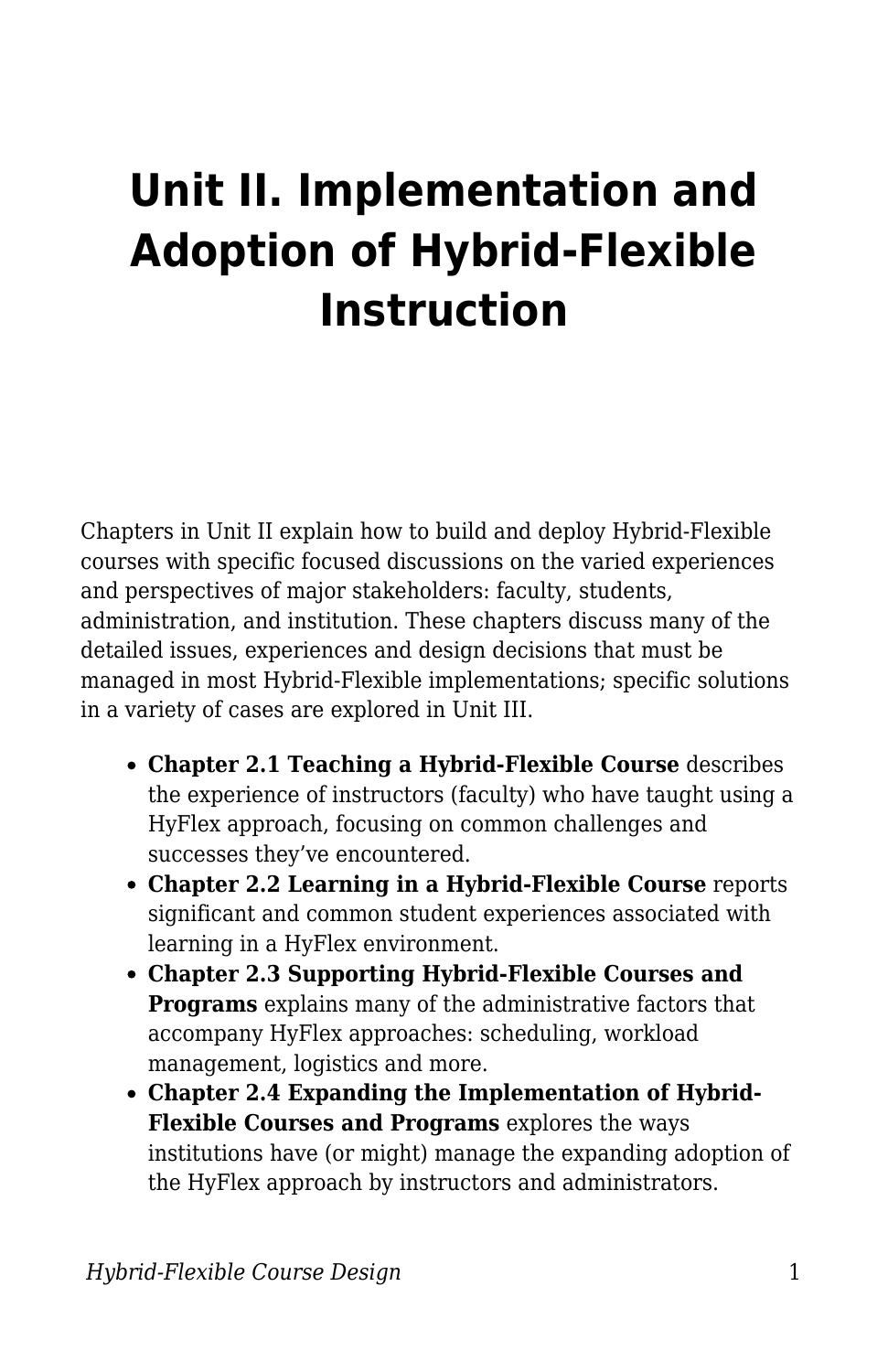- **Chapter 2.5 Evaluating the Impact of Hybrid-Flexible Courses and Programs** reviews some of the research already conducted to assess the value of the HyFlex approach in courses and programs.
	- $\circ$  Supplementing Chapter 2.5 is a bibliography (in Appendix A) of over 50 articles and presentations addressing Hybrid-Flexible-type approaches by any name. This bibliography is continuously revised as new research is published.



Beatty, B. J. (2019). *Hybrid-Flexible Course Design (1st ed.)*. EdTech Books. Retrieved from https://edtechbooks.org/hyflex